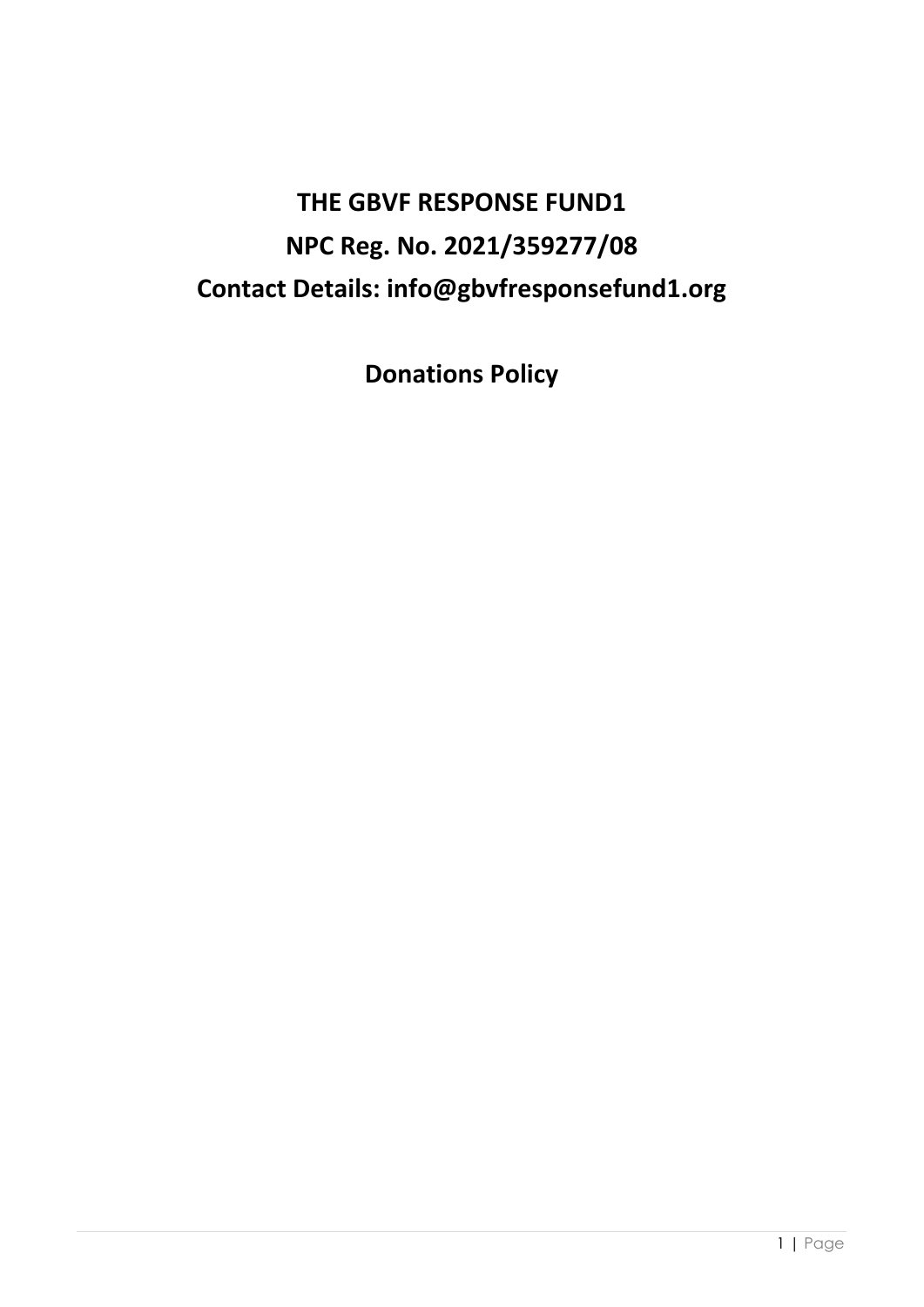## **THE GENDER-BASED VIOLENCE AND FEMICIDE (GBVF) RESPONSE FUND1: DONATIONS' POLICY**

- 1. The GBVF Response Fund1 ("**Fund**") was established to support any measures that seek to eradicate GBVF as articulated in the South African National Government National Strategic Plan (NSP) by serving as a vehicle through which individuals and organisations are able to pledge their support, by making donations to the Fund and or specific initiatives which are supported by the Fund.
- 2. In order to achieve its objectives, the Fund:
	- 2.1. has been incorporated as a non-profit company in accordance with the provisions of the Companies Act No 71 of 2008, as amended;
	- 2.2. has been approved as a Public Benefit Organisation ("**PBO**") in terms of section 30 of the Income Tax Act, 58 of 1962 ("**ITA**") and for the purposes of section 18A of the ITA; and
	- 2.3. conducts its affairs and operations in a manner which accords with the highest standards of corporate governance and which promotes transparency and accountability.
- 3. The purpose of this policy document ("**Donations' Policy**") is to record (i) the terms on which persons ("**Donors**") who wish to make any contribution, donation and gift (whether in the form of money/cash or the transfer of any asset in kind (including the proceeds thereof), or services to the Fund (each a "**Donation**") may make such Donations and (ii) the principles, policies and guidelines to be applied by the Fund in assessing whether to accept Donations.

## **4. Publication of Donations' Policy and Donor confirmations**

- 4.1. the Fund's commitment to deal with the information in its possession (including the identities and other information of Donors) in a responsible manner and will protect and safeguard any personal information in line with the requirements of the Protection of Personal Information Act (POPIA).
- 4.2. Donations may be made to the Fund directly, alternatively through fundraising partners ("**Fundraisers**") appointed by the Fund to receive and/or accept Donations on its behalf.
- 4.3. Any member of the public or organization may donate money to the Fund. Donations may be made in cash via cashier systems, via existing payment systems, using electronic funds transfers, credit card transactions, mobile phone and tablet applications, cheques, bequests or otherwise (collectively, "**Collection Networks**").The Fund will post this Donations' Policy on its website and will request every Fundraiser who offers to use its Collection Network to receive Donations on behalf of the Fund, to alert potential Donors to this Donations' Policy, whether by publishing a prominent link to the Fund's website on its Network, or otherwise.
- 4.4. Each Donor, when making a Donation:
	- 4.4.1. is deemed to have familiarised himself/herself/itself with this Donations' Policy;
	- 4.4.2. makes the Donation subject to the terms of this Donations' Policy;
	- 4.4.3. undertakes and represents in favour of the Fund that his/her/its Donation is aligned in every respect with the terms and import of this Donations' Policy;
	- 4.4.4. is entitled to apply to the Fund (electronically or manually or in any other manner), within 3 months after the date of donation, for a receipt to be issued in respect of the Donation made, in terms of section 18A of the ITA, subject to compliance by the Donor with the Fund's requirements for the issue of such receipt.;
	- 4.4.5. all donor information such as the identity of the Donor, amounts donated etc. shall be kept confidential unless otherwise agreed with the Donor; and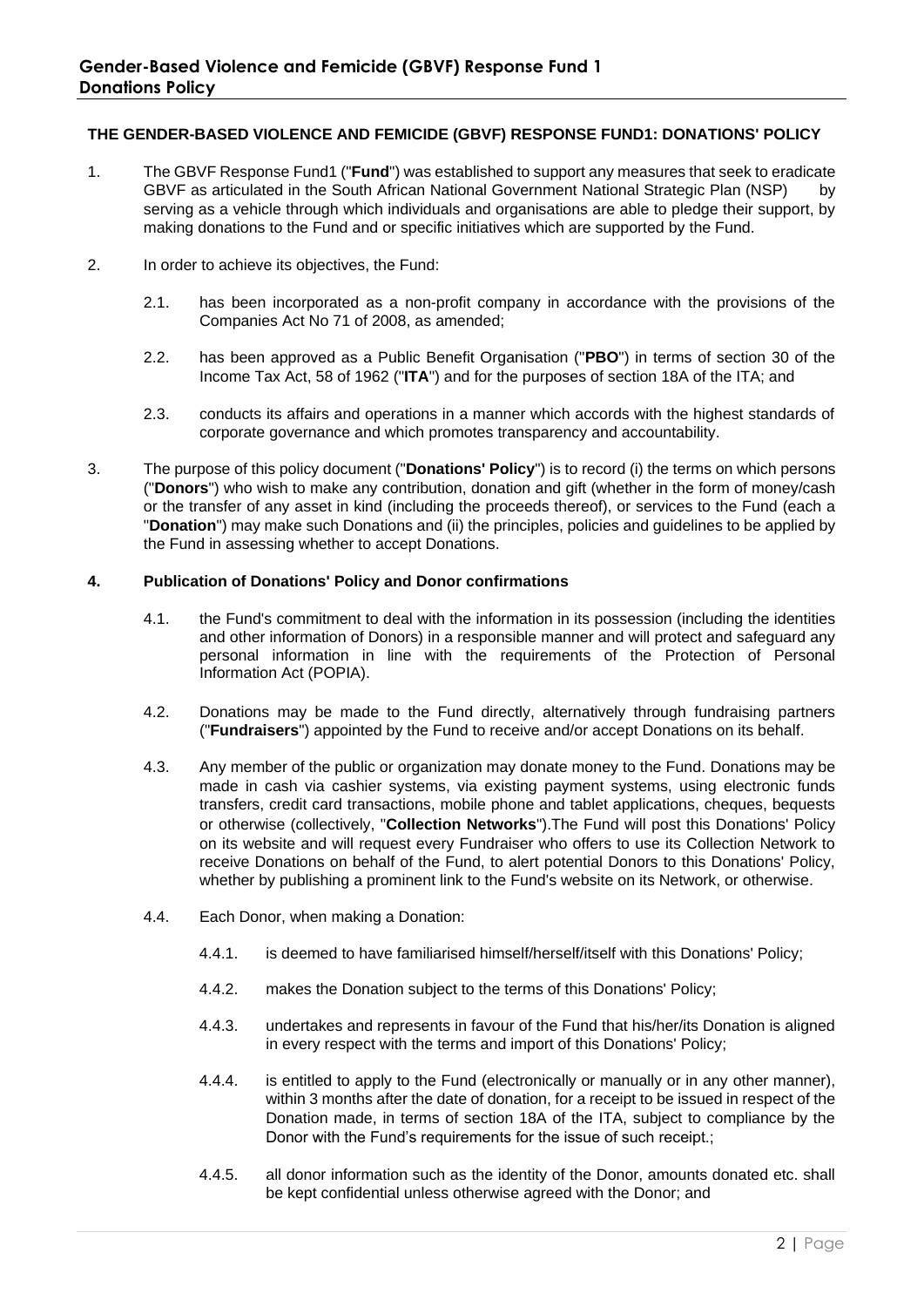4.4.6. subject to the prior consent from the Donor, the identity of Donors may be published or become known to the public.

# **5. Application of Donations by Fund**

- 5.1. The Fund will use Donations received towards achieving the following objectives:
	- 5.1.1. support any measures that seek to eradicate GBVF;
	- 5.1.2. augment Government's resourcing of the social development policy system in the fight against GBVF in civil society and communities;
	- 5.1.3. support partnerships with government on critical social development programmes on GBVF, Social Entrepreneurship and Economic Empowerment;
	- 5.1.4. support those people whose lives have been adversely impacted on by GBVF.
	- 5.1.5. contribute to broadening access to justice for victims and survivors of GBVF;
	- 5.1.6. contribute to changing social norms and behaviour through social dialogues, awareness raising programmes, and prevention interventions;
	- 5.1.7. strengthen existing architecture for intervention programmes through partnerships;
	- 5.1.8. support/fund research and data collection into the root causes of GBVF in South Africa so that it can design sustainable solutions to dealing with GBVF including learning best practice from other countries;
	- 5.1.9. assist with the creation, enablement and acceleration of more economic opportunities for women who are vulnerable to abuse due to poverty, unemployment and social inequality;
	- 5.1.10. support training and development of women enterprises affected by GBVF and ameliorating the effects of GBVF; and/ or
	- 5.1.11. assist with resources mobilisation for the purposes of delivering on the above purpose.
- 5.2. The Fund has been established for the benefit of all South Africans and the Fund is committed to ensure that its operations and affairs do not encourage or amount to discrimination against any class or group of people within South Africa. The Fund will, however, always endeavour to ensure that South Africa's most needy are the core focus of its activities.
- 5.3. Where a section 18A receipt has been issued in respect of a donation, the utilisation and/or distribution of such donation will be used exclusively for the care or counselling of, or the provision of education programmes relating to, physically or mentally abused and traumatized persons, and the protection of the safety of the general public, as contemplated in para 1(c) and 1(k) of Part II of the 9Th Schedule to the Income Tax Act.
- 5.4. The Fund may issue invoices on an exceptional basis for donations that are specific to a particular expense item of the Fund.

### **6. Nature of Donations**

- 6.1. Donations are voluntary or gratuitous transfers of money or property pursuant to which the Donor does not, and does not expect to, receive any benefit or advantage (whether directly or indirectly) or any other *quid pro quo* or anything in return.
- 6.2. Donations may consist of money or property in kind, or services. Whilst a donor may receive a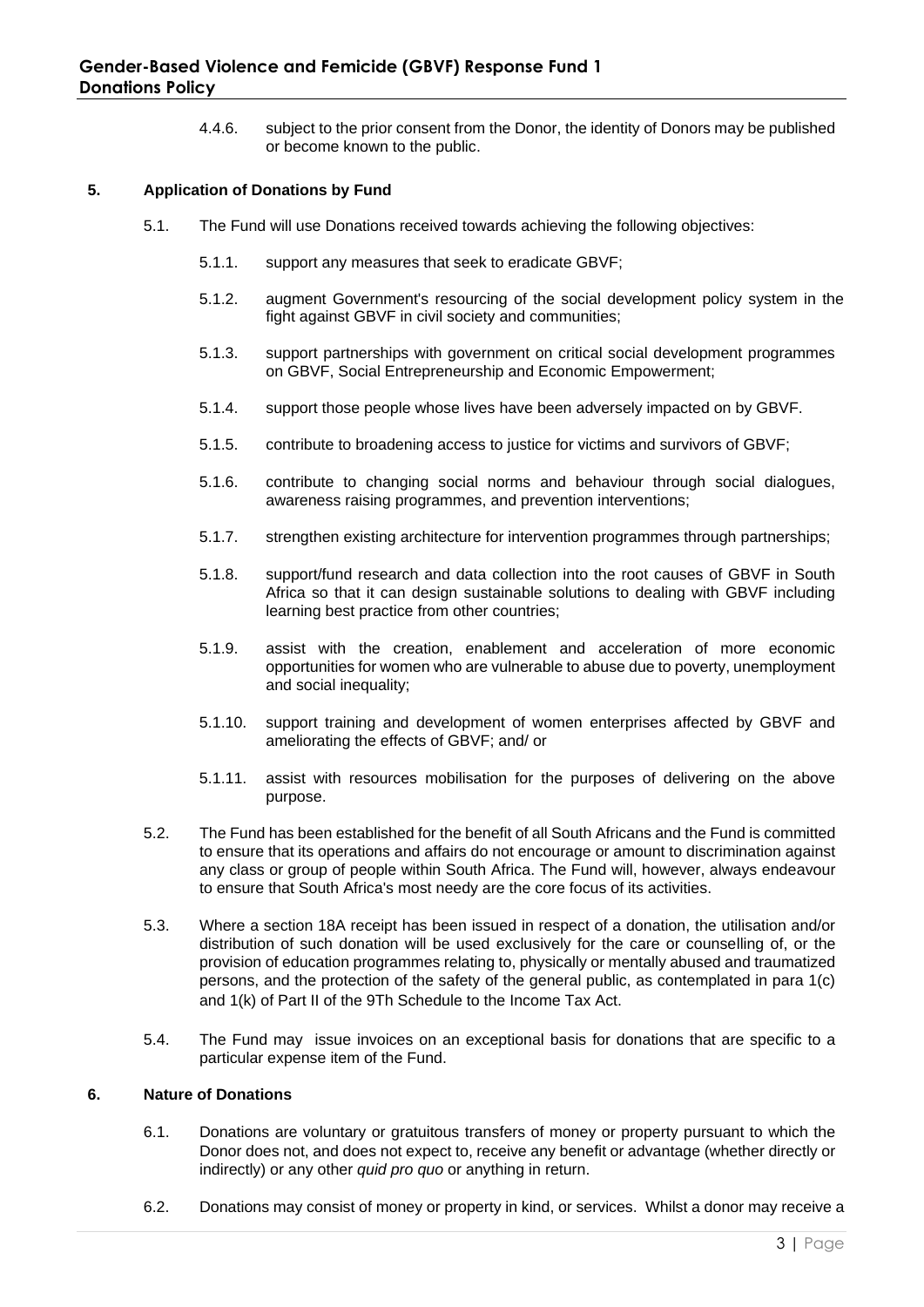section 18A receipt in respect of *bona fide* donations of money or property in kind, the donation of services does not qualify as a donation for the purposes of section 18A of the ITA.

- 6.3. All Donations are irrevocable at the instance of the Donor from the time at which the Fund receives that Donation in cash or in kind.
- 6.4. Unless specifically agreed with the Fund in writing before a Donation is made, a Donor may not attach any conditions to any Donation made. Unless the donor is an approved public benefit organisation or section 10(1)(cA)(i) institution, the Fund is prohibited from accepting any donation with a condition which could enable such donor or any connected person in relation to such donor to derive some direct or indirect benefit from the application of the donation.
- 6.5. Where the Fund accepts any conditions in respect of any donation, the donated amount will only be utilised in terms of those conditions.
- 6.6. The Fund has nominated a dedicated individual to document pledges being made to avoid incompleteness.

### **7. Fund's rights to refuse, return or delay receipt of Donations**

- 7.1. The Fund may refuse, return or delay receipt of any Donation, if, in the exercise of its sole and absolute discretion and based on information available to it, the Fund believes that such Donation:
	- 7.1.1. may not comply with or may undermine the provisions, spirit and/or import of this Donations' Policy or the objectives of the Fund;
	- 7.1.2. may be contrary to the objectives of the Fund or any of the provisions of the Fund's Memorandum of Incorporation, as amended from time to time;
	- 7.1.3. may encourage or promote discrimination on unfair grounds;
	- 7.1.4. may have been offered with any illegal or unethical proposal which compromises or is likely to compromise the objectives of the Fund or may otherwise have been made in an unethical and non-transparent manner;
	- 7.1.5. may have been offered by any person who conceals or disguises the illicit origin of the Donation, or who ought to have known that the source of funds of such Donation is the result of an illegal or illicit act; or
	- 7.1.6. may be related to or associated or connected with:
		- the commission, performance or carrying out of;
		- the facilitation of, participation or assistance in, or contribution to the commission, performance or carrying out of;
		- the performance of an act in preparation or planning of; or
		- instructing, directly or indirectly, the
			- commission, performance or carrying out of;
			- facilitation of, participation or assistance in, or contribution to the commission, performance or carrying out of; or
			- performance of an act in preparation for or planning of terrorist and related activities, as defined in the Protection of Constitutional